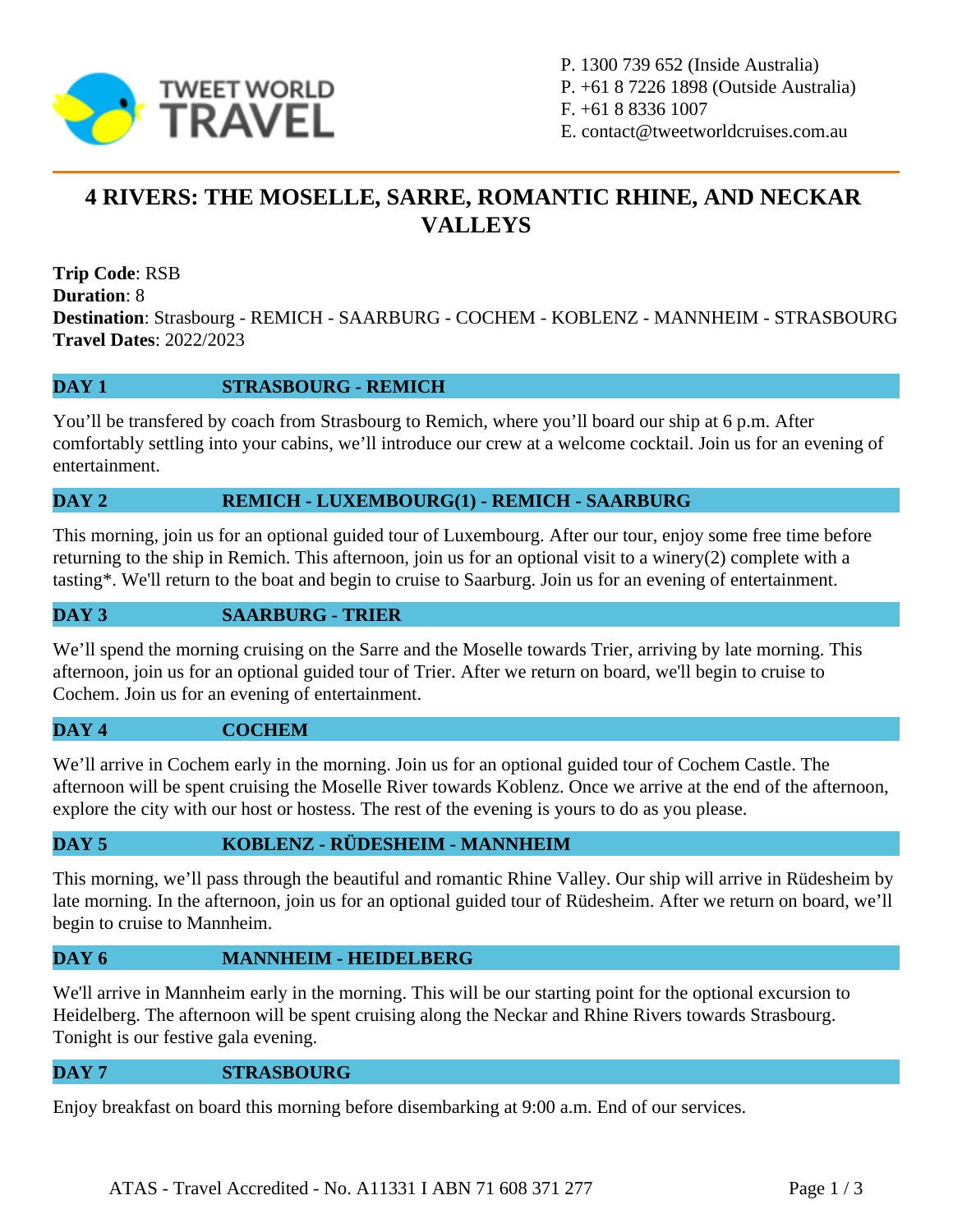# **Terms And Conditions Liability**

Tweet World Travel (herewith called the Company) acts as a co-ordinator for all persons taking these tours in the making of all arrangements for transportation, sightseeing and hotel accommodation. The Company does not own, manage, control or operate any transportation vehicle, any hotel or restaurant or any other supplier of services. All vouchers and tickets issued are subjected to the terms and conditions specified by the supplier and all services are subjected to the laws of the country where the services are provided. Unforeseeable circumstances such as force majeure, adverse weather, flight rescheduling, hotel overbooking and faults with transportation or road conditions may also have an effect on the tour itinerary after the commencement date. Any decision made in respect of tour services by independent suppliers/operators or airlines to re-route or amend the itinerary due to any of the above or similar circumstances is at the discretion of the tour service provider and Tweet World Travel shall not be liable for any claim whatsoever arising from such events. We strongly urge all customers to undertake a high level of personal responsibility in order to ensure that possessions, equipment and personal documents are closely monitored and protected at all times. We also strongly advise all customers to purchase appropriate travel insurance to protect you from financial loss and personal injuries in the event of an emergency.

You acknowledge and agree that there are inherent risks involved in participating in the tour, including without limitation possible contact with native flora/fauna, local residents, unforeseen events and travel in remote locations. By making a booking, you agree to accept all risks associated with the tour. You agree to unconditionally release us from, all liability, including without limitation in contract and in tort, for any cause or action, including any injury, damage, loss, cost, delay, additional expense or inconvenience caused directly or indirectly as a result of the inherent risks associated with the tour, or any force majeure events or other events which are beyond our control, including but not limited to war, civil disobedience, terrorism, insurrection, accident, explosion, sickness, fire, floods, severe weather, acts of God, acts of Government, alteration or cancellation of scheduled air services, accidents to or failure of machinery or equipment or industrial action.

If we or our service providers are affected in any way by a force majeure event, we may in our discretion vary or cancel any itinerary or arrangement in relation to the tour as we consider necessary, without incurring any liability to you.

Each service provider is responsible for the part of the tour it conducts. Service providers are not our agents or employees and are not under our direct control. We therefore do not warrant the performance of any service provider. We do not accept, and you release us from, all liability for any injury, loss, damage, costs or expenses, including without limitation any property damage or personal injury, that you may suffer which arises out of any act or omission of a service provider or operator who provides services in connection with your tour. Any claim that you may have in relation to a service provider should be raised directly with that service provider.